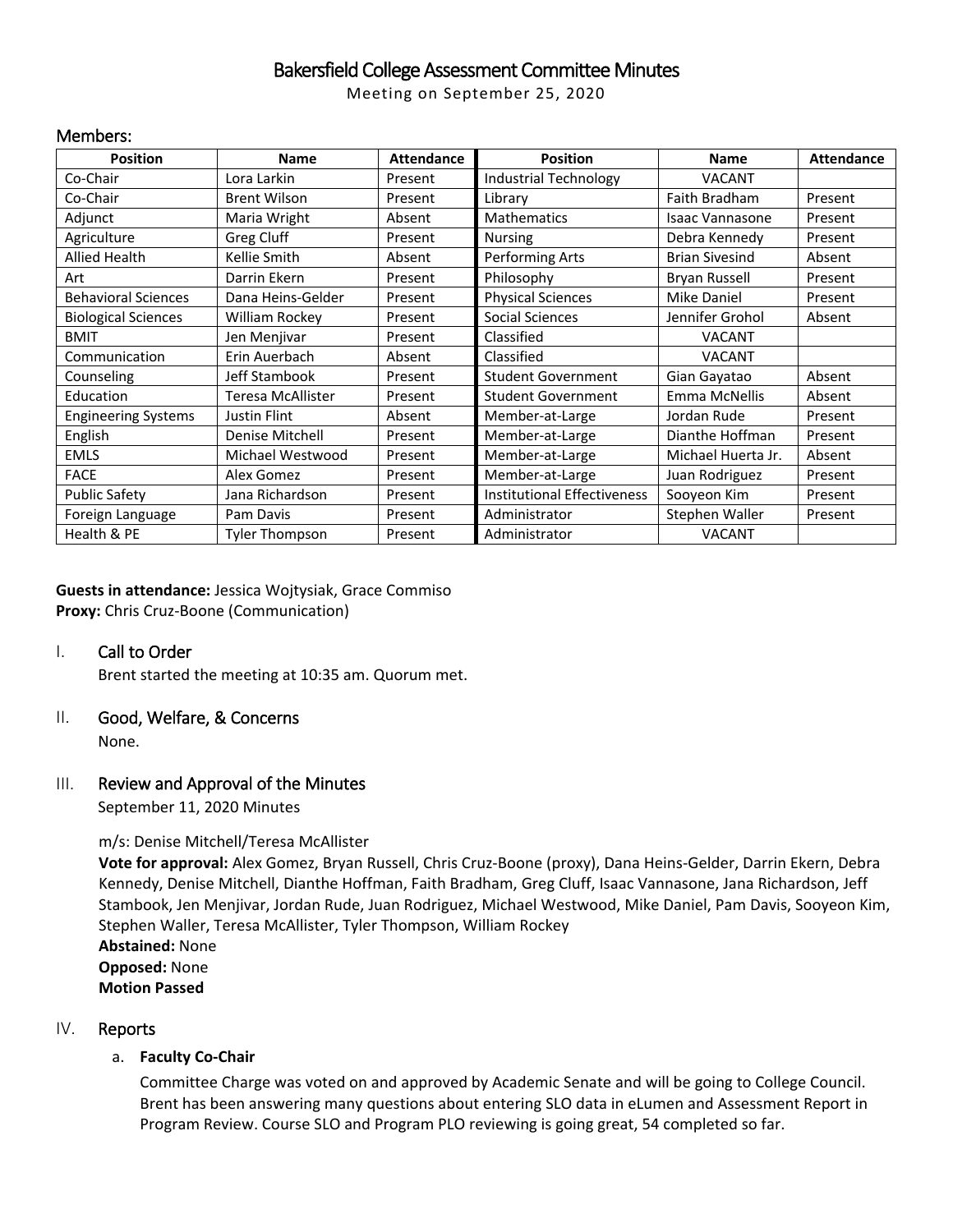#### b. **Administrative Co-Chair**

Nothing to report at this time.

c. **SLO-PLO/SLO-ILO/SLO-GELO Mapping** Nothing to add, haven't had time to update.

## V. Assessment Roundtable

Brent has reached out to other committees to present SLO assessments or ideas here at the Assessment Committee. Maybe a little less formal, more discussion-like. Brent asked how it is going and are you doing anything different? Some faculty that have online experience are still dying. Trying different tools like CamStudio and Adobe Spark. Some faculty are using breakout rooms, Kahoot, and using a reflection assignment. Lora says students are feeling isolated. One faculty thinks personality-driven contact helps, posting something silly or personal and it seems to work. Others want to know where to find some of these ideas. Lora thinks this would be a good thing to share in department meetings.

- VI. Opportunity to Address the Committee (2 minutes per item) None.
- VII. Additions to the Agenda (immediate action required, which did not come to the attention of the Co-Chairs until after the agenda was posted; requires 2/3 vote of members present) None.
- VIII. First Agenda (non-voting item) None.
- IX. Second Agenda (voting item) None.

## X. Unfinished Business

## a. **Adjunct Assessments**

The SLO narrative is being removed from the PGA form for faculty evaluations. While this section is being removed from the evaluation process, this doesn't negate that SLO assessments still need be completed and documented as a practice for accreditation. There is a concern about adjuncts submitting their data. What is your area doing to get the information in eLumen? There may be different practices when multiple sections are being taught by faculty and when the only section is being taught by an adjunct. Maybe there needs to be flex for someone to enter for a department. One department is reporting her department is resisting. Lora mentioned it is a practice not policy. Another department has course leads that help. Another department also works with KHSD that has data that needs to be tracked. Education department had a good assessment thing going on, they would select an assessment and someone would merge and enter. A few thought the idea was for the instructor to assess how their specific teaching was doing, not as a group.

## XI. New Business

## a. **AIQ Committee Collaboration**

AIQ was formed after an ACCJC visit to show evidence of proper accreditation. Brent put up a document that AIQ reviews every year, Institution-Set Standards. Most metrics being assessed are about completion. AIQ is asking the Assessment Committee to add a metric that measures student learning. How are students learning at the end of a course/year/degree? Brent shared a document with two potential options: 1) Indirect measurement using SLO to ILO mappings; 2) Direct measurement using ILO study. Jessica mentioned AIQ is just asking for feedback right now. Lora talked about BC being a pathway college, this is the fourth pillar. Jessica mentioned that the ISS is a way we are holding ourselves accountable. Brent asks